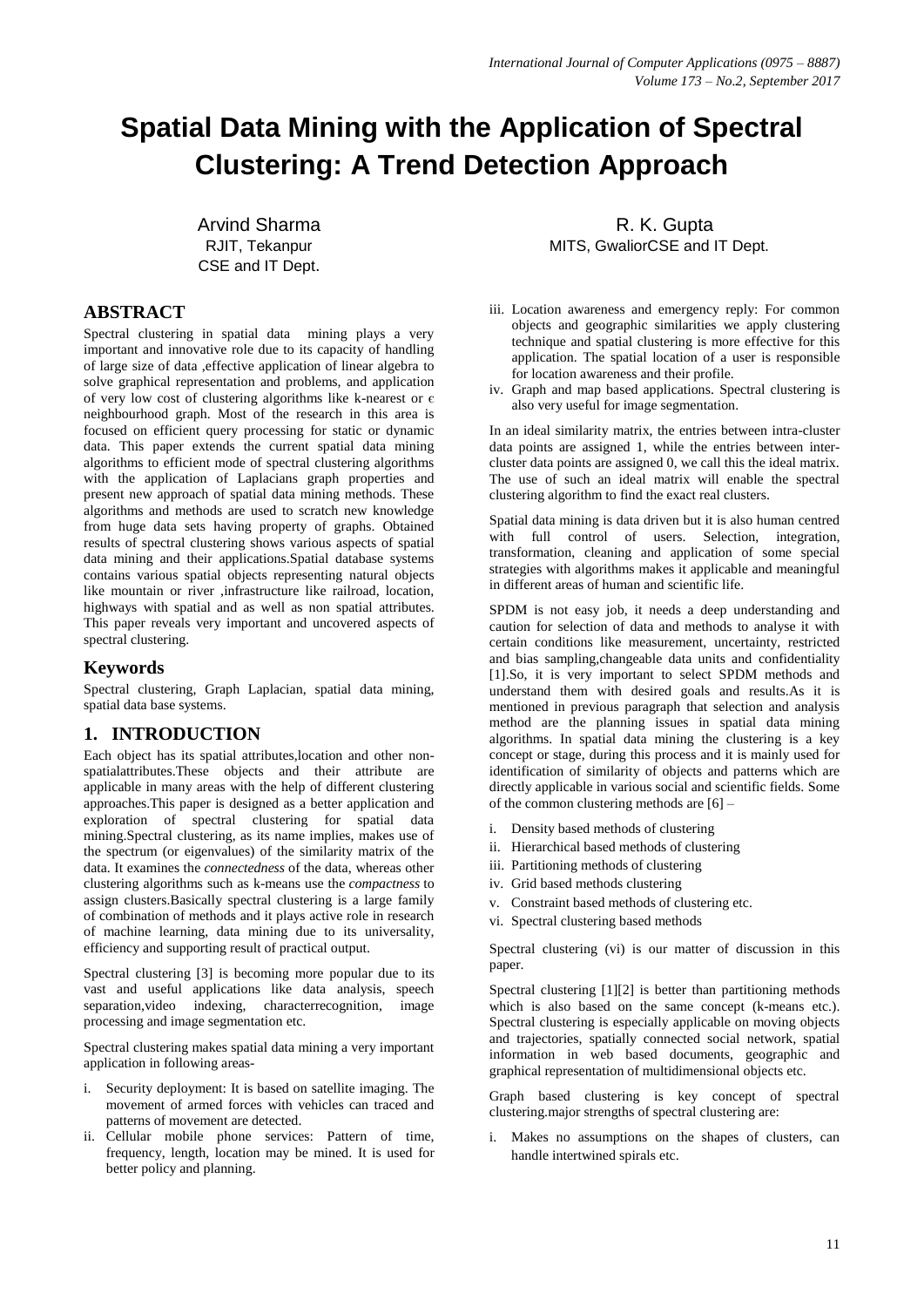ii. Provide facility of iterative process to find local minima and multiple restarts.

A sample output is shown in figure 1 which is based on spectral clustering (Laplacian methods).



**Figure 1:A sample of result of spectral clustering algorithms**.

For Spectral clustering the data may be represented in two forms:

1. In table form as

$$
\begin{array}{c|cc}\n & V1 & V2 & V3 \\
X & 1 & 3 & 4 \\
\hline\nY & 2 & 1 & 2\n\end{array}
$$

and 2. in graph format as  $G=(V,E)$ .

Organisation of this research paper is as follows: Section 2 contains basic concept of different clustering methods with graph theory and Laplacian graph which is used in this kind of clustering. section 3, shows existing algorithms and their working performance with positive and their less strengths. Section 4 depicts details of proposed new algorithm of spectral clustering. Section 5 gives an idea about results and discussion. Last section gives detail of future scope and further enhancement.

# **2. RELATED WORK AND BASIC CONCEPT**

In this section we will study the current and previous research work in spatial data mining and knowledge discovery [5]. As we have discussed that clustering plays a very and key role in understanding and application of spatial data in real applications [6]. So we will focus on meaning and methods of clustering in spatial data sets. Recent work in the data base community includes density based methods, hierarchical methods, partition based methods, grid based methods, Spectral clustering methods and constraint based methods[5][6].A brief idea of each and every method is given here with their positive and limited aspects.

**2.1Density Based methods:** This kind of methods consider clusters as dense region of objects that are different from lower dense regions in the data space. Density based regions are more appropriate applicable in arbitrary shaped clusters but selection of attributes and selection of clusters with algorithms is more complex [6]. It has the feature to merge two clusters that are sufficiently close to each other.

Density Biased sampling, DBSCAN (Density Based Spatial Clustering of Applications with Noise), OPTICS (Ordering Points to Identify Clustering Structure), DENCLUE(Density CLUstEring) etc. are example of this method.

**2.2 Hierarchical Based Methods:** Hierarchical based methods put the data in a tree like structure. These clusters are classified into agglomerative and divisive hierarchical clustering, depending on whether the decomposition is formed in a bottom up or top down manner.

BIRCH (Balanced Iterative Reducing Clustering and using Hierarchies), CURE (Clustering Using Representatives), CHAMELEON, ORCLUS (arbitrary Oriented projected CLUStergeneration) are the basic methods of this category.

This (Hierarchical methods) can also recognize arbitrary shaped clusters, handles outliers or noise excluding to some special conditions but this method does not work well for special characteristics of individual clusters and it is also time consuming for high dimensional data.

**2.3 Partitioning methods:** This method divides n objects, which we want to cluster, into k-partitions, where each partition represents a cluster and k is a given parameter. Such algorithms form the clusters to optimize an objective criterion similarity function such as distance as a major parameter.

Partitioning methods cover following five common algorithms as k-means, k-midoids, CLARANS (Clustering Large Applications based up on RANdomized Search).

Although partitioning methods are better in generation of clustering results by using k-mean, k-midoids are easier to implement but selection of n is random so no guarantee of quality of clustering and desired clusters are required in advance which is not more realistic. To handle of outliers of is also a big problem for such kind of methods. A major drawback of this method is to that it is not applicable for large databases.

**2.4 Constrained based methods:** In our previous paragraphs, we studied that there are so many algorithms and methods to implement and applications of clustering in real life and various social purpose. Unfortunately, most of the algorithms are not able to understand or specify real life constraints such as physical obstacles. So it was realised that there should be a method that can handle the concept of clustering in presence of physical obstacles. These are application specific and used as special cases.

COD-CLARANS(Clustering with obstructed Distance based on CLARANS) is the first clustering algorithm that solve a problem which is known as the problem of clustering with obstacles entities(COE).

This method i.e. constraint based clustering is not well suitable due to NP hard nature of the problems and no guarantee of accuracy of results when number of points are very large that is N.To handle outliers is also a big problem with such kind of methods.

**2.5 Spectral clustering:** Spectral clustering is a modern type of clustering method and being used as a new approach of clustering. For graph and Laplacians basedapplication it is mainly used with standard concept of mathematics and algebra. When constructing similarity graphs the goal is to model the local neighborhood relationships between the data points which is entirely different from Kmeans and other methods [6]. The main tool to understand to spectral clustering is Laplacians graph matrices. Very important and popular reason of being successful of spectral clustering is to no consideration or assumption on the basis of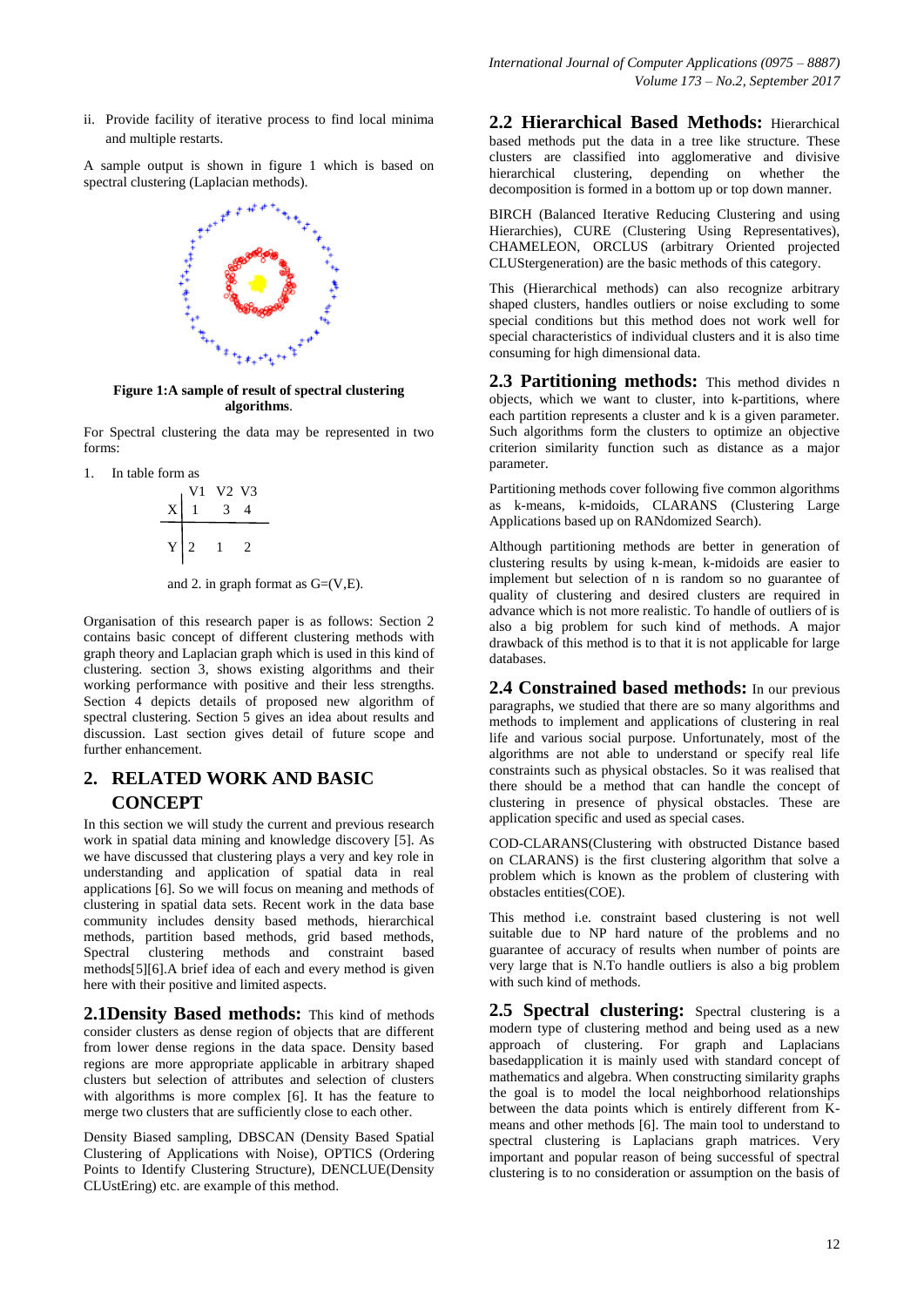clusters forms. Spectral clustering can solve very simple problems like interwined spirals and it is used for large data sets if points are given in the form of sparse. Spectral clustering is used as black box testing method which is the key concept of various clustering and scientific methods.

History: When we go back about spectral clustering and found that it was discussed by Donath and Hoffman(1973). Their concept was to construct graph partitions and it was very good example of eigenvectors and adjacency matrix[5].Similarly ,Fielder proposed that bi – partitions of a graph are also well connected with the next eigenvector of the graph Laplacian and these eigenvectors are applicable to partition a graph.Since then, spectral clustering has become the main research area and improved many times to discover new results. A detailed literature over the history of spectral clustering is given by Spielman and Teng(1996).Some of the positive aspects and why this method is so popular,some points are discussed here:

It was used as machine learning process by the works of shi and malik(2000).Co-clustering problem,distributed environment applications are also extended by the concept of spectral clustering. A very marvellous fact about spectral clustering is that it does not make any assumptions on the type and nature of the clusters only.It has tested and verified that spectral clustering is successfully used over large and huge amount of data sets even similarity graph is sparse and not connected well.It does not suffer from local minima or re initialisation of whole program again and again.Results are more accurate and efficient if we use this clustering with better selection of parameters and care.

All remaining sections demonstrate a complete detail of working of clustering with the help of spectral clustering.

Basic concept behind this clustering method about graph features are discussed here, which arebackbone of understanding the term spectral clustering.

#### *2.5.1 Similarity graphs*

To represent similarities between data points, a common and good way of representing the data is in the form of similarity graphs as  $G=(V,E)$ , where V=vertex and E=Edge[2].

Suppose each vertex  $v_i$  represents a data point  $x_i$  and if there is a similarity between two points  $x_i$  and  $x_j$  with a weight with the condition that this weight is positive and greater than with a certain predefined value(threshold)and we represent this similarity as  $s_{ii}$ .

The concept of clustering is here to find a partition of the graph as various edges for different groups have very low weights (i.e. points in different clusters are dissimilar from each other) and the edges within a graph have high weights (i.e. points in the same cluster are similar to each other).This concept is very important and plays a key role in organization and application of the term spectral clustering.

Various graph notations are: G(V,E)  $V = (v_1, v_2, \ldots, \ldots, v_n)$ set of vertices Weighted graph with w<sub>ii</sub> weight where w<sub>ii</sub> $\geq$ 0. Weighted adjacency matrix of the graph is -  $W(w_{ij})_{ij=1,...,n}$ . w<sub>ij</sub>=0 for not connected graph  $w_{ii}=w_{ii}$  for undirected graph.

The degree of vertex  $v_i \in V$  is defined as  $d_i = \sum_{j=1}^n$ 

D – Degree matrix is diagonal matrix with the degrees d1, d2,…………,dn.

Subset of vertices  $A \subset V$  and its complement is represented as  $V \setminus A$  by  $\acute{A}$ .

Indicator vector $\P$ A=(f<sub>1</sub>, ...,f<sub>n</sub>)'  $\epsilon \square \mathbb{R}^n$  as the vector with entries  $f_i = 1$  if  $v_i \in A$  and  $f_i = 0$  otherwise.

Set of indices  $\{i \mid v_i \in A\}$ , may be represented as for convenience iє A.

If we have two disjoints sets as  $A, B \subset V$  then we define  $W(A,B) := \sum_{i \in A, i \in W} ij$ 

Size of a subset  $(A\subset V)$ is measured as

i.  $|A| :=$  The number of vertices in A

ii.  $Vol(A) := \sum_{i \in A} di$ 

If there are no connections between A and its complement A and if a subset of A is connected, then it is called connected component. Partition of a graph for non empty sets we have to relations as  $A_i \cap A_j = \emptyset$  and  $A_1 \cup \dots \cup A_k = V$ .

#### *2.5.2 Basics of Spectral clustering*

When we think about spectral clustering for similarity graphs the goal is to determine and find out the local neighbourhood relationship between the data points[8][9].As already have been discussed that data set may be considered as a sequence of data points  $(x_1, x_2, \ldots, x_n)$  and construct pairwise similarities( $S_{ij}$ ) or pair distance( $d_{ij}$ ) into a graph. Following methods are mainly used for this purpose-

- i. The є- neighbourhood graph –It is based on the condition where all points are connected pairwise whose distances are smaller than specially it is used in unweighted graphs. For a given non-negative value є,the є-neighbourhood of an object Oi denoted by N $\varepsilon$ (Oi)is defined by N $\varepsilon$ (Oi)={ Oje D  $\vert d(Oi, Oj) \vert \leq \epsilon$  }
- ii. K-nearest neighbour graphs This concept is also used in hierarchical based clustering methods such as CHAMLEON().Here ,each edge of the graph is weighted to indicate the degree of the similarity between the pair of the data items that are connected by that edge i.e.on edge will weight more if two data objects are similar to each other.The purpose of this method in spectral clustering is to connect vertex vi with vertex vj if vj is among the knearest neighbours of vi.If graph is directed then first ignore their directions or mutually k-nearest neighbour property.in both cases,we measure with weight the similarity of endpoints.

iii. The fully connected graph- In this type of graph all pairs are connected by positive similarity calculate weight of each pair as Sij.For the representation of local neighbourhood a similarity function should be used otherwise it will not work properly. A function that is called Gaussian similarity function is define for this purpose. Definition of Gaussian function is given as

 $s(x_i, x_j) = \exp(-||x_i - x_j||)^2/2 \sigma^2$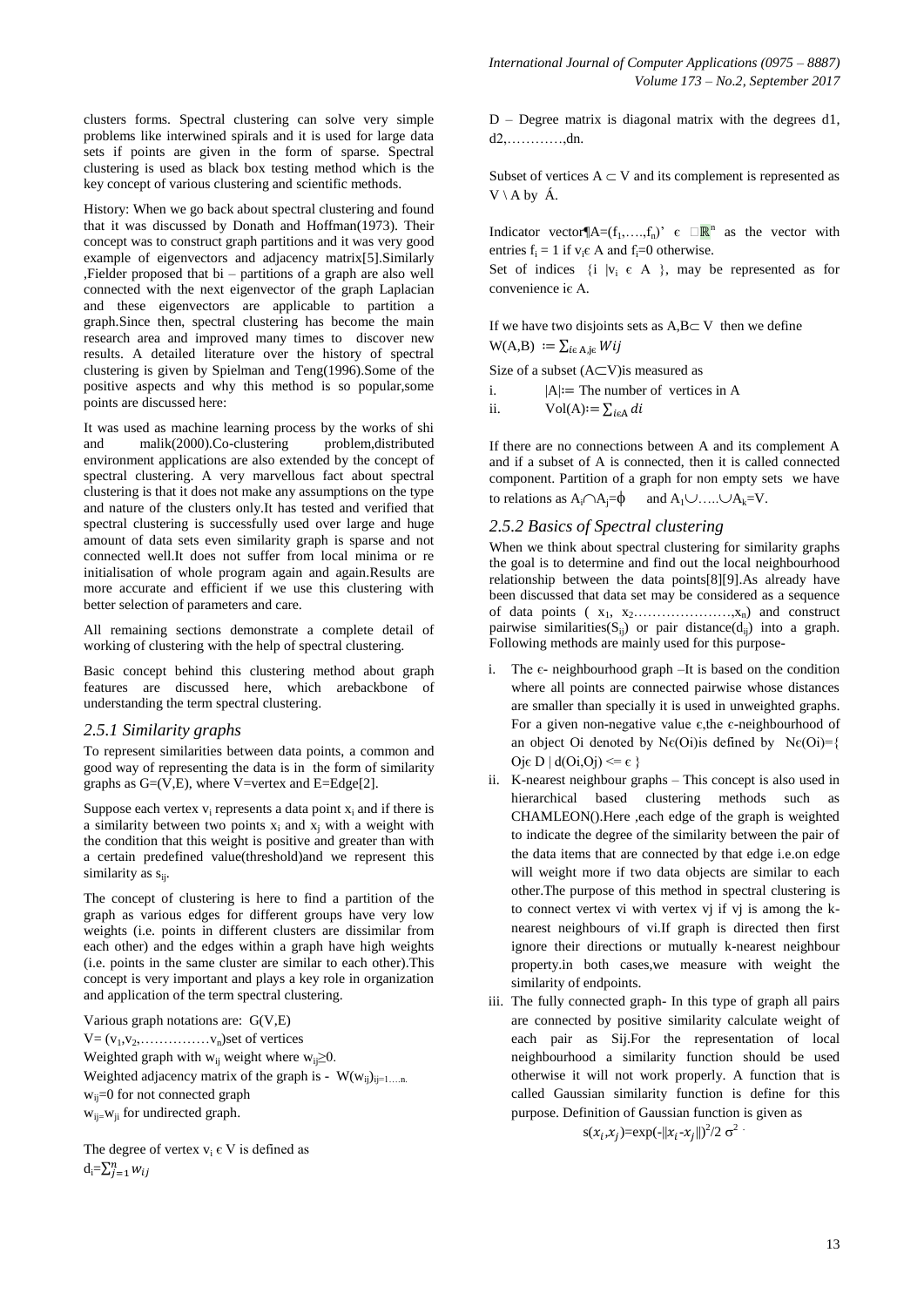*International Journal of Computer Applications (0975 – 8887) Volume 173 – No.2, September 2017*

Where  $\sigma$  controls the width of the neighbourhoods. This parameter is similar to parameter  $\epsilon$  as discussed in method I as above.

All types of graph are usable and applicable in spectral clustering.

The main matrices or tools for spectral clustering are graph Laplacian matrices.In this paperfirst we have explained different forms of graph Laplacian and how to use them for spectral clustering .After study of Laplacian based clustering methods (symmetrical or asymmetrical)we will design a new approach of spectral clustering which will be based on Probabilistic sampling of data and then development of new algorithm which will produce better results in terms of space and time.

A little bit background of Laplacian graph is described here for complete understanding of spectral clustering. Here it is assumed that graph G is an undirected graph with weight matrix W[10].According to need of operation and nature of data we will determine eigenvectors of a matrix and necessary eigenvalues. Normally eigenvalues are arranged in increasing order.

Mainly graph is used in un-normalized form of graph Laplacian as

L=D-W

Here L is calculated as f'Lf= f'Df-f'Wf And L has following properties:

i. f'Lf= 1/2  $\sum_{i,j=1}^{n} w_{ij} (f_i - f_j)$ 2. For every vector  $f \in \mathbb{R}^n$ 

- ii. L is positive with symmetric property.
- iii. L's smallesteigen value is 0 and corresponding eigenvector is the constant value.
- iv. Eigenvalues are arranged as 0=123……….n.

This property plays a very important role to describe spectral clustering.Here it should be noted that self-edges in a graph not change the corresponding graph Laplacian.

Another property of graph is based on number of connected components k and the spectrum of L.

#### It states that:

If G is undirected graph and containing positive values of weights then the multiplicity k of the eigenvalues 0 of L equals the number of connected components  $A_1, \ldots, A_K$  in the graph.

According to this definition L takes the form

$$
\mathbf{L} = \begin{pmatrix} L_1 & \cdots & \\ \vdots & L_2 & \vdots \\ & & \cdots & L_k \end{pmatrix}
$$

Another point should be noted here that each block of L is a proper graph Laplacian.Thus, as a whole the matrix L has many eigenvalues 0 for their connected components k.

Now consider the properties of normalized graph Laplacians – The normalized form of graph Laplacian is based on two terms as symmetric and random walk. Both matrices are defined as

 $L_{sym} = := D^{-1/2} L D^{-1/2} = I - D^{-1/2} W D^{-1/2}$  $L_{rw} := D^{-1} L = I - D^{-1} W$ . Properties of  $L_{sym}$  and  $L_{rw}$  are as follows : i. If f∈<mark>R</mark><sup>n</sup>then

$$
f^{\prime} L_{sym} f = 1/2 \sum_{i,j=1}^{n} W_{ij} \left( \frac{f_i}{\sqrt{d_i}} - \frac{f_j}{\sqrt{d_j}} \right)^2
$$

- ii.  $\lambda$ is an eigenvalue of L<sub>rw</sub>with eigenvector u if and only if  $\lambda$ is an eigenvalue of  $L_{sym}$  with eigenvector w = $D^{1/2}$  u.
- iii.  $\lambda$  is an eigenvalue of  $L_{rw}$  with eigenvector u if and only if  $\lambda$  and u solve the generalized eigen problem  $\text{Lu} = \lambda \text{D}_u$ .
- iv. Here it is also true  $0 = \lambda_1 \leq \lambda_2 \leq \lambda_3$ .........  $\leq \lambda_n$  as above.

# **3. STUDY OF EXISTING SPECTRAL CLUSTERING ALGORITHMS:**

Some notations of graph are already discussed in section 2.Spatial clustering[13] has special importance if our data has large size and arbitrary shape and size[1].Here we consider that each data is a collection of different points "n" as x1,.....xn.Pairwise similarity function as  $s_{ij} = s(x_i, x_j)$  and its corresponding similarity matrix as  $S=(s_{ii})_{i=1}$ .

Basically there are two forms of spectral clustering for similar graph problems. First is designed especially for un-normalized Laplacian graph[jia et al,2011] and second is used for normalized Laplacian graph.

Un-normalized spectral clustering:

Input :A similarity matrix  $S \in \mathbb{R}^n$ <sup>\*n</sup>, Number of clusters to construct=k

Steps:

- 1. Apply any one method which was described in section 2.2 to construct a similarity graph.Define a weighted adjacency matrix.
- 2. Determine the L as unnormalized Laplacian matrix.
- 3. Compute k eigen vectors of L as u1,u2,…………..,uk.
- 4. Suppose  $U \in R^{n*n}$ which contains vectors  $u_1, u_2, \ldots, u_k$  as coloms.
- 5. Initialise  $i=1$  to n, and let us consider  $yi \in Rk$  is a vector which is corresponding to the ith row of U.
- 6. With the application of k-means algorithm cluster the points into clusters  $C_1, C_2, \ldots, C_n$ .

Output: Clusters  $A_1, \ldots, A_k$  with  $A_i = \{j | y_j \in C_i\}.$ 

Normalized form of spectral clustering: For symmetric algorithm we use both Laplacian graph as  $L_{sym}$  or  $L_{rw}$  with Eigenvectors.Here all steps are same excepting to steps 4 and 5.

#### Algorithm:

Input: Similarity matrix have to be construct as  $S \in Rn \times n$  and k number of clusters has to be created[13].

#### Steps:

- 1. Design and construct a similarity graph by one of the ways described in section 2.2
- 2. Determine and calculate the normalized Laplacian  $L(L_{sym})$ or  $L_{rw}$ ).
- 3. calculate and identify first k-eigenvectors  $u_1, u_2, \ldots, u_k$  of L.
- 4. Suppose  $U \in Rn \times k$  be the matrix containing the vectors  $u_1, u_2, \ldots, u_k$  as columns.
	- 5. Construct a matrix  $T \in \mathbb{R}^{n \times k}$  from U by normalizing the rows to norm1, that is sett<sub>ij</sub>= $u_{ii}/(\sum_k u_{ik}^2)^{1/2}$ .
	- 6. For i= 1 to n ,lety<sub>i</sub>  $\in \mathbb{R}^k$  be the vector processing to the  $i<sup>th</sup>$  row of T.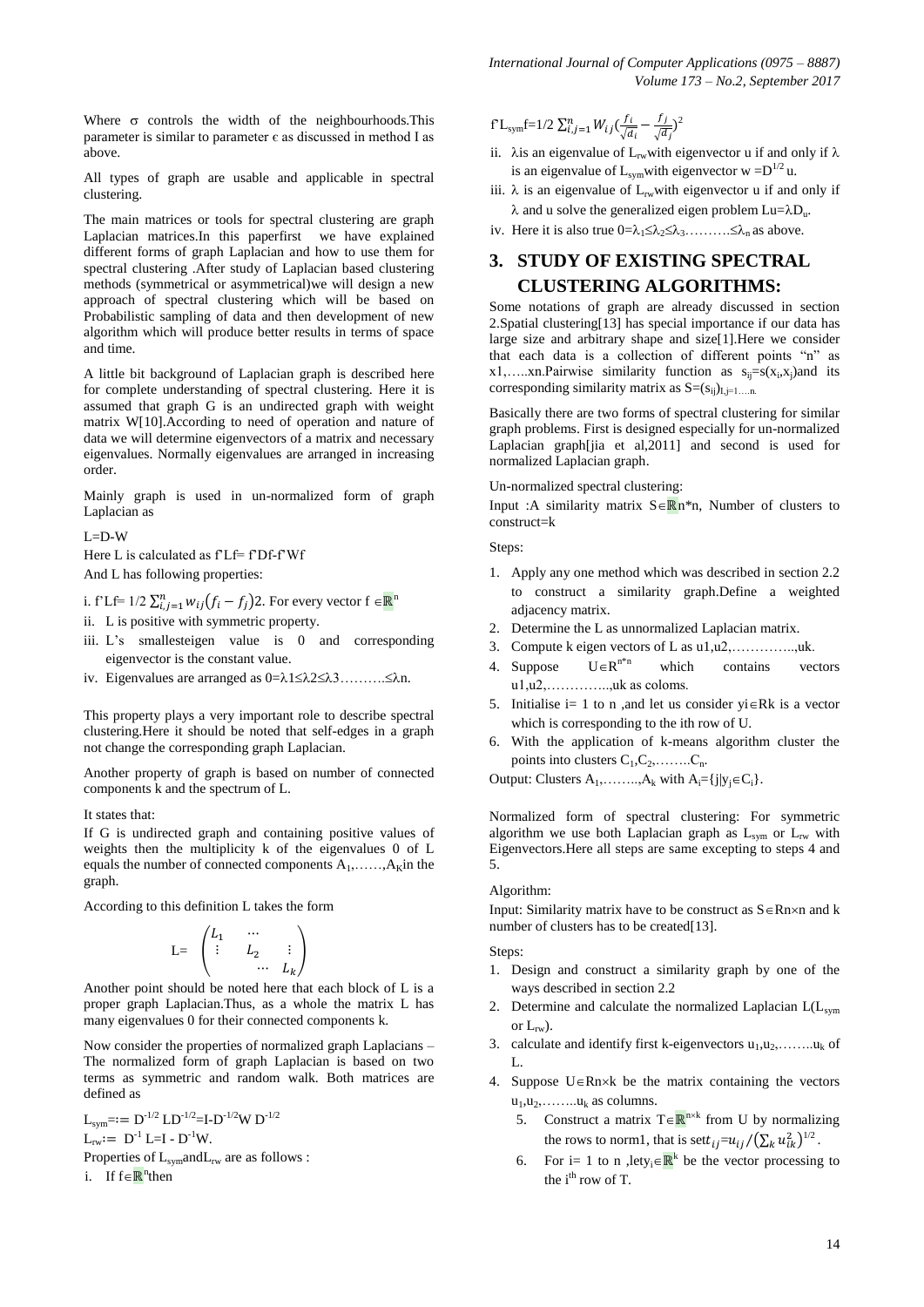7. Cluster the point  $(y_i)$ ,  $i=1,2,...$ , mwith the kmeans algorithm into clusters  $C_1, \ldots, C_k$ .

Output: Clusters  $A_1, \ldots, A_k$  with  $A_i = \{j | y_j \in C_i\}.$ 

Although above mentioned algorithms are benchmark in the research field of spectral clustering but as time passes everything needs improvement in terms of data selection,nature of learning(supervised/unsupervised), space and time efficiency [5].

After thoroughly study we found following limitation in above mentioned algorithms;

- 1. These traditional algorithms can group only small data sets of input.
- 2. The final time complexity of Laplacian matrix is  $O(n3)$ with application of Eigen decomposition.
- 3. Only to store similarity matrix, above mentioned algorithms take  $O(n2)$  space and this is the reason to increase total time complexity.
- 4. For large data sets iterations and computations are time consuming process.
- 5. Accuracy of clusters is not so accurate.

To overcome all these problems, a different and new algorithm is proposed in next section.

# **4. OUR PROPOSED ALGORITHM FOR BETTER RESULTS (SR-SC)**

Before designing new algorithm, it is very important to understand about Eigenvalues and Eigenvectors in matrix theory[2]. A little bit idea is given here and it is assumed that whosoever is working in this field already has detailed knowledge of these terms and their method of calculation.

*Let A be a square matrix. Assume*  $\lambda$  *is an eigenvalue of A. In order to find the associated eigenvectors, we do the following steps:*

- 1. Write down the associated linear system
	- $AX = \lambda X$  or  $(A \lambda I_n)X = O$
- 2. Solve the system.
- 3. Rewrite the unknown vector *X* as a linear combination of known vectors.

These results of eigenvectors are used to map the data points to a lower dimension and then apply k-means(mostly) algorithm to make groups in the form of clusters[2]. Normalized cut and minimum cut play major roles to complete this clustering procedure. A brief introduction of graph theory is given in section 1 for understanding of the importance and application of these theories and then we get better results of spatial clustering.

To get low dimensional embedded space, It is needed to break I-D $^{-1/2}$ W D<sup>-1/2 to</sup> determine eigenvalues and eigenvectors as

 $(D^{-1/2}W D^{-1/2})V=V\Lambda$ 

Where V is a n<sub>E</sub>Xn<sub>E</sub>matrix and formed by eigenvectors and  $\Lambda$ is a diagonal matrix and it is formed by eigenvalues.Our proposed algorithm is Sampling Ratio based Spectral Clustering(SR-SC) as mentioned in heading of section 4.

A brief idea behind this algorithm is given here[14]. First we will divide all data points in two parts,one point is m random *International Journal of Computer Applications (0975 – 8887) Volume 173 – No.2, September 2017*

sampled and remaining n-m data points are used to further process.A similarity matrix W is calculated where A belongs to sampled data points and B contains remaining points of similarity matrix. Other necessary symbols are defined in the algorithm.

A proposed algorithm about spectral clustering which is based on probability of sampling in incremental form is given here[5][7]:

#### **Algorithm:**

Input: A data set  $D = \{d_i\}_{i=1,\ldots,n\}$ 

The number of samples m Desired number of cluster k

Output: k- grouped clusters

Steps:

Step1. Calculate pairwise similarity between given data points of set D.

As  $W \in \mathbb{R}^{n \times n}$ 

And where  $w_{ij} = exp(-||x_i - x_j||^2/2\sigma^2)$  where  $\sigma$  may be improved by certain procedure and conditions.

Step 2. Update each row of similarity matrix for sampling probability as  $p \leftarrow p / ||p||_2$ . After it, form the similarity matrix as  $A \in \mathbb{R}^{m \times m}$  and  $B \leftarrow \mathbb{R}^{m \times (n-m)}$ . Where A represents sampled points and B represents remaining points without sampled.

Step 3. Compute the degree of nodes  $(d)$  for matrix A and B by using formula

$$
\hat{\mathbf{d}} = \nabla_{\mathbf{l}} = \begin{bmatrix} ar + br \\ b_c + B^T A^{-1} & br \end{bmatrix}
$$

Where  $a_r$  and  $b_r \in \mathbb{R}^m$  represent the row sum of A and B ,respectively.b<sub>c</sub>  $\mathbb{R}^{n-m}$  represent the column sum of B, and l is column vector with all l elements.Nowwe will normalize matrix A and B.

Step 4. Calculate matrix Q with the normalized A and B as  $Q = A + A^{-1/2}BB^{T}A^{-1/2}.$ 

Step 5. Determine Matrix  $\cup_0$  and  $\wedge_0$ by decomposing of Q as  $Q = \cup_Q \wedge_Q \cup^T_Q$ 

Step 6. Put values of  $\cup_0$ and $\wedge_0$  Then finally calculate the orthogonal eigenvector of W

AsV=[A]  $A^{-1/2} \cup_{Q} \cap_Q 1/2$ 

Step 7. Select the Eigen vectors corresponding to the first klargest eigenvalues  $V_1, \ldots, V_k$  of  $\bar{W}$  from to and then compose matrix  $V_k: V_k = [v_1, \ldots, V_k] \in \mathbb{R}^{n \times k}$ .

Step 8. Normalize each row of  $V^k$  to a unit vector and obtain matrix Y with each element

 $Y_{ij} = V_{ij}/\sqrt{\sum^{k} V_{ij}}^{2j=1}$ 

Step 9. Matrix found in step 8 forms a space and this space is used to get clusters by application of standard algorithm of spectral clustering (It may be K-Means algorithm).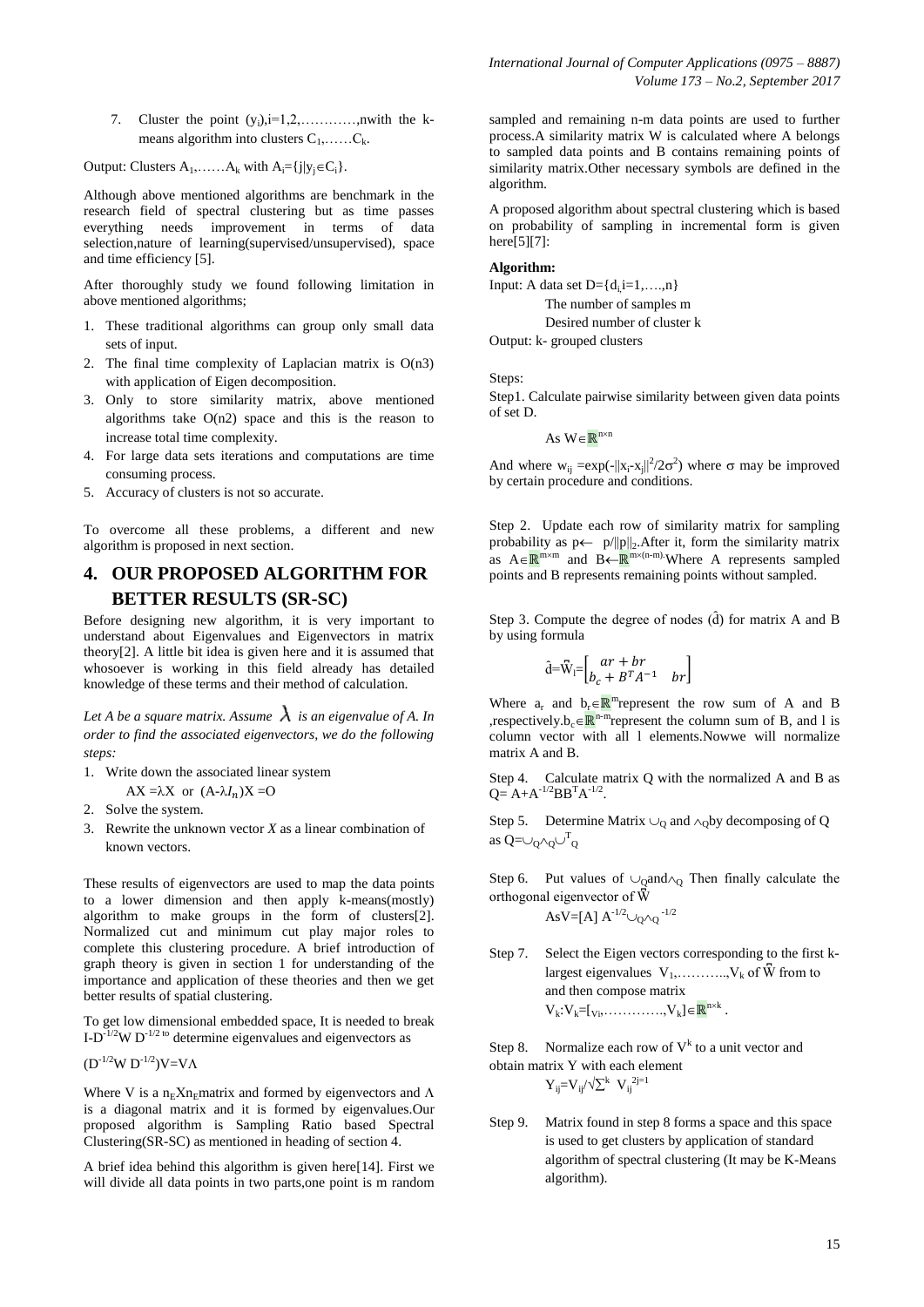# **5. RESULTS AND DISCUSSION**

Below some of the images are given and their outcomes after application of normalized spectral clustering methods.In section 4, we proposed a novel and improved algorithm with the help of probabilistic sampling concept.

Results and their meanings are shown in Table 1 and Figure2, figure 3 of Laplacian based symmetrical method with random walk.



(a) Original image (b) Original image (c) Original image (d) Original image

In figures (a) to (d) different images are collected from different sources and the process of normalized clustering algorithms has applied there for getting clustered and segmented form of images. Results of above images are shown below as figure (e) to (h).



(g) Result of  $(c)$  (h) Result of  $(d)$ 







(i)Multi scale clustering where clusters =45 for fig. (a)  $(i)$ Multi scale clustering where clusters =40for fig. (b)

#### **Figure 3: Results after deciding number of clusters**

As shown in figures 2 and 3 that spectral clustering is a major key task to get clusters of graph based data, with and without normalized process. After little bit changes in algorithms we can get desired output in terms of number of clusters for spatial data bases[8][9].

We implement the proposed spectral clustering algorithm with random walk (SCRW) and compare with the traditional spectral clustering (SC), local scale spectral clustering(LSSC) and k-means clustering. We test the performance of these algorithms on some benchmark data sets.

We use three widely used synthetic data sets (FourLine, ThreeCircle, and CirclePoints) to evaluate the proposed algorithm. The steps of the random walk is set to 50. The clustering results are shown in Fig 4 for four line clusters. Different lines are shown by different clusters.These results may be converted into three circle or circle point representation.This is shown for synthetic data or artificial data.



#### **Figure 4: Four-line data sets results are shown for different algorithms.**

Results of real data is shown in fig4.We choose digits{1,7}, {8, 9}, {0, 8} and {1, 2, 3, 4} as subsets for experiment separately as shown in table1.InTable1,errorrate is used to evaluate the performance of different clustering methods[4]. Compared to other algorithms, the proposed algorithm has a lower error rate and is more robust for clustering.

In spectral clustering we choose  $\sigma$  from 1 to 200, and then use the best one as final result. In LSSC(Local Scale Spectral Clustering), we choose the distance to its 7-th nearest neighbour, as the local scale. While in SCRW(Spectral Clustering based on Random walk), we choose the random walk steps M to be 101. Results of these algorithms are described and shown in table 1 and figure 4.Selection of data sets have been taken from various sources as agriculture,wine, chemical analysis of chemical materials ,TV and RADAR data and many more but we have selected here as shown in table1[11][12].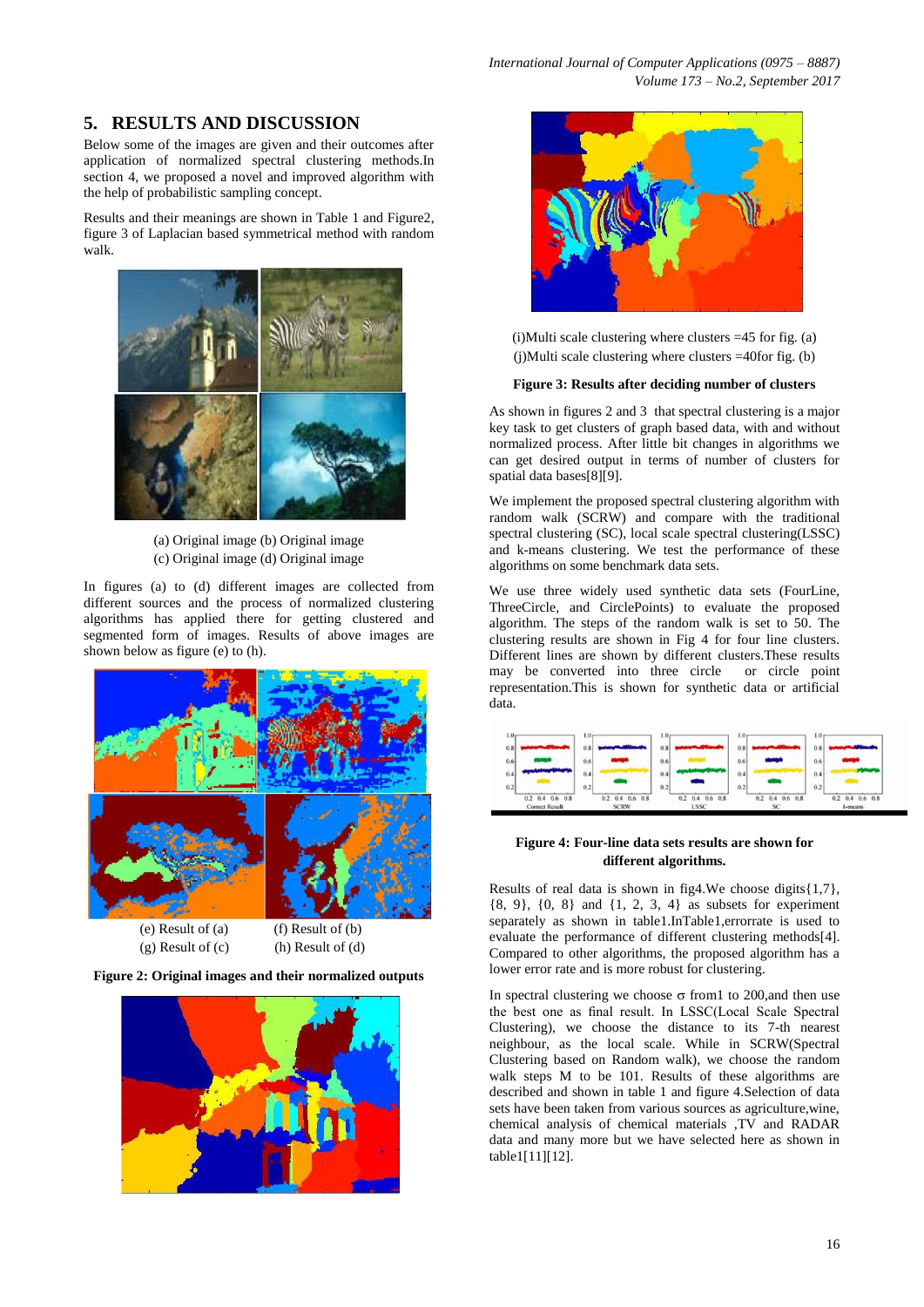| Data         | <b>SCRW</b> | LSSC     | SC      | K-Means  |
|--------------|-------------|----------|---------|----------|
| <b>Iris</b>  | 0.093330    | 0.093330 | 0.32000 | 0.11333  |
| Wine         | 0.275280    | 0.452510 | 0.38547 | 0.46980  |
| ${1,7}$      | 0.026760    | 0.038930 | 0.01945 | 0.00973  |
| ${0,8}$      | 0.030470    | 0.190460 | 0.18667 | 0.01714  |
| ${8,9}$      | 0.023320    | 0.160350 | 0.17492 | 0.07871  |
| ${1,2,3,4}$  | 0.038640    | 0.655790 | 0.09299 | 0.10024  |
| <b>Glass</b> | 0.457944    | 0.500000 | 0.50000 | 0.514019 |
| Ionosphere   | 0.210826    | 0.264957 | 0.54700 | 0.293447 |

**Table-1 : Error rate for different algorithms**

# **6. RESULTS OF OUR DEVELOPED AND PROPOSED ALGORITHM FOR TREND DETECTION AND PREDICTION IN SPATIAL DATABASES**

**Table-2: Results of different algorithms for different data sets[11],[12] with different sampling ratio.**

| Sampling<br>Ratio m/n | Data Set                 | <b>SRSC</b> | <b>WSSC</b> | <b>ISSC</b> | <b>PSSC</b> |
|-----------------------|--------------------------|-------------|-------------|-------------|-------------|
| 5%                    | ImageSeg                 | 0.028       | 0.563       | 0.218       | 0.237       |
|                       | Musk                     | 0.231       | 2.034       | 1.581       | 1.562       |
|                       | PenDigits                | 1.673       | 15.063      | 9.534       | 8.732       |
|                       | mGamma                   | 2.098       | 25.671      | 15.456      | 17.453      |
|                       | Connect-                 | 9.743       | 87.673      | 59.456      | 64.234      |
|                       | $\overline{\mathcal{L}}$ | 33.076      | 258.765     | 81.342      | 176.786     |
|                       | <b>USCI</b>              | 60.094      | 493.456     | 220.721     | 221.093     |
|                       | Poker                    |             |             |             |             |
|                       | Hand                     |             |             |             |             |
| 10%                   | ImageSeg                 | 0.277       | 1.432       | 0.441       | 0.573       |
|                       | Musk                     | 0.642       | 5.678       | 2.435       | 3.439       |
|                       | PenDigits                | 3.234       | 38.871      | 17.654      | 21.563      |
|                       | mGamma                   | 4.564       | 61.341      | 38.234      | 42.769      |
|                       | Connect-                 | 13.231      | 93.894      | 73.091      | 76.902      |
|                       | $\overline{4}$           | 45.782      | 371.098     | 265.782     | 284.096     |
|                       | <b>USCI</b>              | 73.562      | 864.468     | 732.513     | 577.761     |
|                       | Poker<br>Hand            |             |             |             |             |
| 20%                   | ImageSeg                 | 0.263       | 4.365       | 1.697       | 1.342       |
|                       | Musk                     | 0.765       | 14.234      | 6.456       | 9.521       |
|                       | PenDigits                | 8.456       | 77.231      | 42.321      | 54.679      |
|                       | mGamma                   | 10.234      | 134.567     | 78.095      | 95.713      |
|                       | Connect-                 | 18.765      | 213.641     | 149.562     | 178.459     |
|                       | $\overline{\mathcal{L}}$ | 66.870      | 587.871     | 308.670     | 325.892     |
|                       | <b>USCI</b>              | 117.896     | 1293.547    | 813.450     | 876.453     |
|                       | Poker                    |             |             |             |             |
|                       | Hand                     |             |             |             |             |



RSSC or SRSC-Sampling Ratio based Spectral Clustering WSSC-Spectral Clustering on Weighted sampling ISSC-Spectral clustering based on Incremental Clustering PSSC-Probability Sampling based Spectral Clustering

#### **Figure 5:Performance graph representation for most popular algorithms and our developed algorithm.**

Table -2 and figure 5 depict that large number of sample points take more time for generating clusters for different algorithms and different ratio of sampling .It is shown in figure and table that our algorithm takes less time than other popular algorithms.As shown in above mentioned figure and table that as far as we increase sampling ratio as 5,10 and then 20% then required running time is also increased by a certain factor[7] .For large data sets and sampling points ,time complexity is also increases and that is future scope and challenge to other researchers that how to reduce this time with application of novel and intelligent steps of processing on our algorithm(SR-SC).

# **7. FUTURE SCOPE AND LIMITATIONS**

As mentioned in introduction section that spectral clustering plays very important role in various areas of scientific research like character recognition, videoindexing, image processing and image segmentation but still it requires some advancement in important areas and future prospects. These future prospects are

- Still application of priory knowledge for solving semi supervised spectral clustering based problems.
- ii. Hard divisions of input data with the concept of classical set theory is not perfect for some applications.So, soft division is necessary to avoid ambiguity in results or clusters. So soft division of objects and classes is still needed for future work.

For complex distribution of objects or samples, procedure produces result where accuracy matters and it goes difficult to identify in results.For this purpose, we can suggest kernel methods with the integration of spectral clustering for better performances.

As we studied and have shown different results of clustering algorithms and it is basic fundamental point is notable that performance of the algorithm depends on time and space complexity. So, cubic time complexity and quadratic time space with regard of data size is also a considerable part for getting better results i.e. the complexities ofalgorithms may be optimized.In other words, we can say that application of multiple methods and improved algorithms is always an open challenge for researchers to improve results in more accurate and advanced manner.